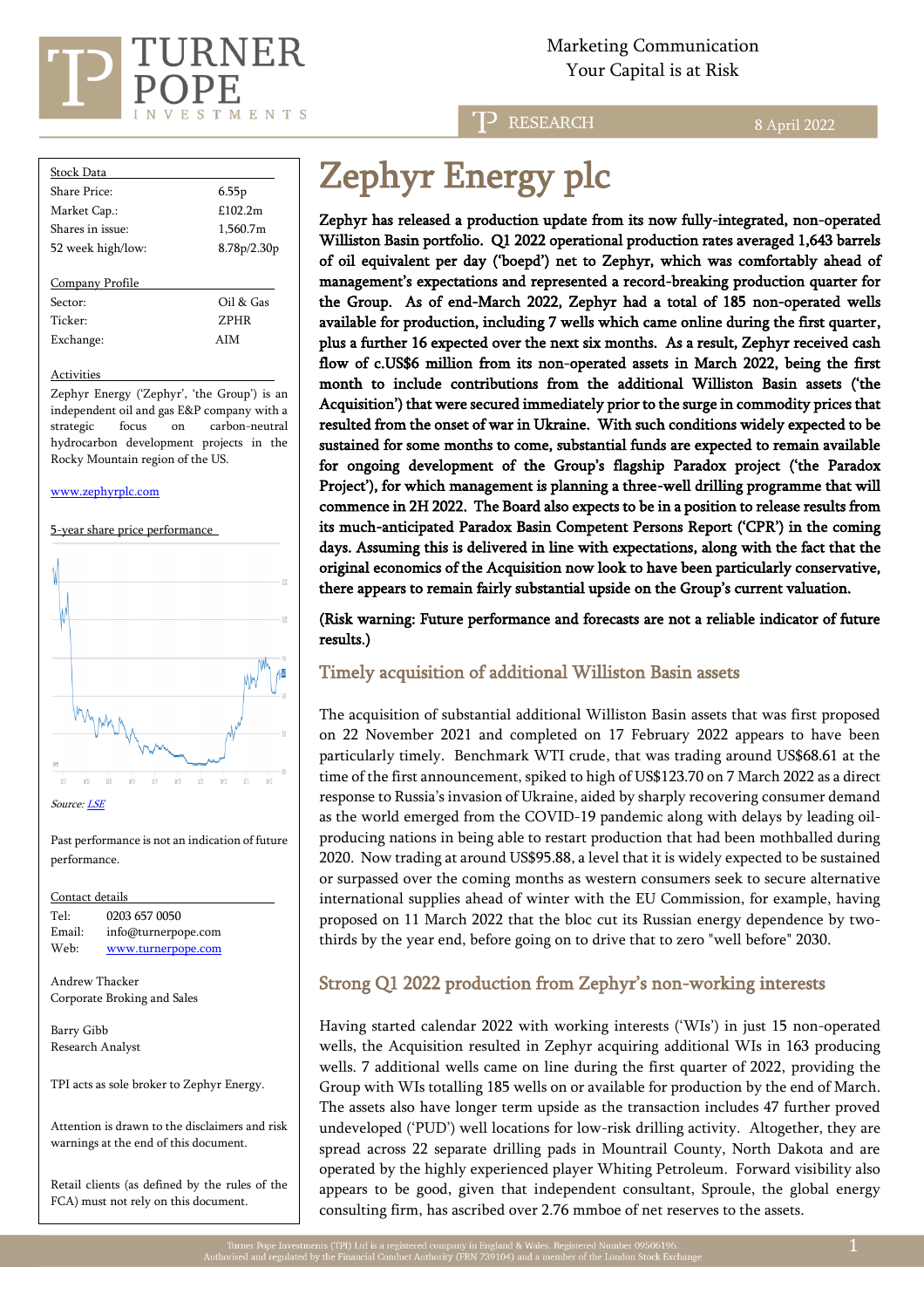# TMENTS

# Marketing Communication  $\sum_{i=1}^{n}$   $\sum_{i=1}^{n}$   $\sum_{i=1}^{n}$   $\sum_{i=1}^{n}$   $\sum_{i=1}^{n}$   $\sum_{i=1}^{n}$   $\sum_{i=1}^{n}$   $\sum_{i=1}^{n}$   $\sum_{i=1}^{n}$   $\sum_{i=1}^{n}$   $\sum_{i=1}^{n}$   $\sum_{i=1}^{n}$   $\sum_{i=1}^{n}$   $\sum_{i=1}^{n}$   $\sum_{i=1}^{n}$   $\sum_{i=1}^{n}$   $\sum_{i=1}^{n}$

**RESEARCH** 

8 April 2022

First quarter operational production rates from the Group's entire Williston Basin portfolio averaged 1,643 boepd net to Zephyr, according to field estimate data. Further volume and price data will be published quarterly, once detailed production and sales information becomes available. As a result, net cash receipts to Zephyr in March 2022 alone were of c.US\$6 million, with 80% of produced volumes being in oil. This has been achieved with an exceptionally low operating expense of c.US\$13.91/boe, suggesting a cash margin presently in excess of 80%.

Although management has not hedged any production to date, anticipation of a high forward price volatility amid traders juggling scenarios of global production shortfalls against the possibility of major international economies slowing sharply in response to surging inflation, means it is planning to hedge a substantial portion of its forecast non-operated production in the near future.

## Sproule's Paradox Competent Persons Report anticipated in coming days

Originally expected to be released in March 2022, Sproule is expected to release its CPR covering the Zephyr's flagship project (including overlying reservoirs) in the Paradox Basin, Utah, in the coming days. This is expected to provide significant insight to the Paradox Project's upside, potentially with 1 billion boe in place of which between 5% to 15% considered recoverable.

Production tests have already indicated a rate constrained average of 716 boe/d with peaks of 1,083 boe/d, all with very limited pressure drawdown. Modelling suggests the well is capable of production plateau rates of 10 million cubic feet of gas per day and 500 bopd of liquids (average total of 2,000 boepd). Potential risks remaining to be managed include water saturation, reservoir pressure and hydrocarbon fluid type. Based on at least 150 (unrisked) locations to drill, however, a successful three-well programme in 2022 could lead to a significantly larger FY 2023 development and delineation programme.

Importantly in this respect, the 60 API liquids produced are considered ideal for blending with heavier Utah crude and currently command a premium to WTI price per barrel at the refiner. Significant gas volumes offer potential to be tied into local gas infrastructure (for which assessment should be completed in 2H 2022) in anticipation of first sales being made in 2023 or otherwise sold on site to generate power for a co-located crypto mining facility(s). Within this, management continues to stress its efforts to be a responsible steward of both investors' capital and the environment in which Zephyr works.

## (Risk warning: Future performance and forecasts are not a reliable indicator of future results.)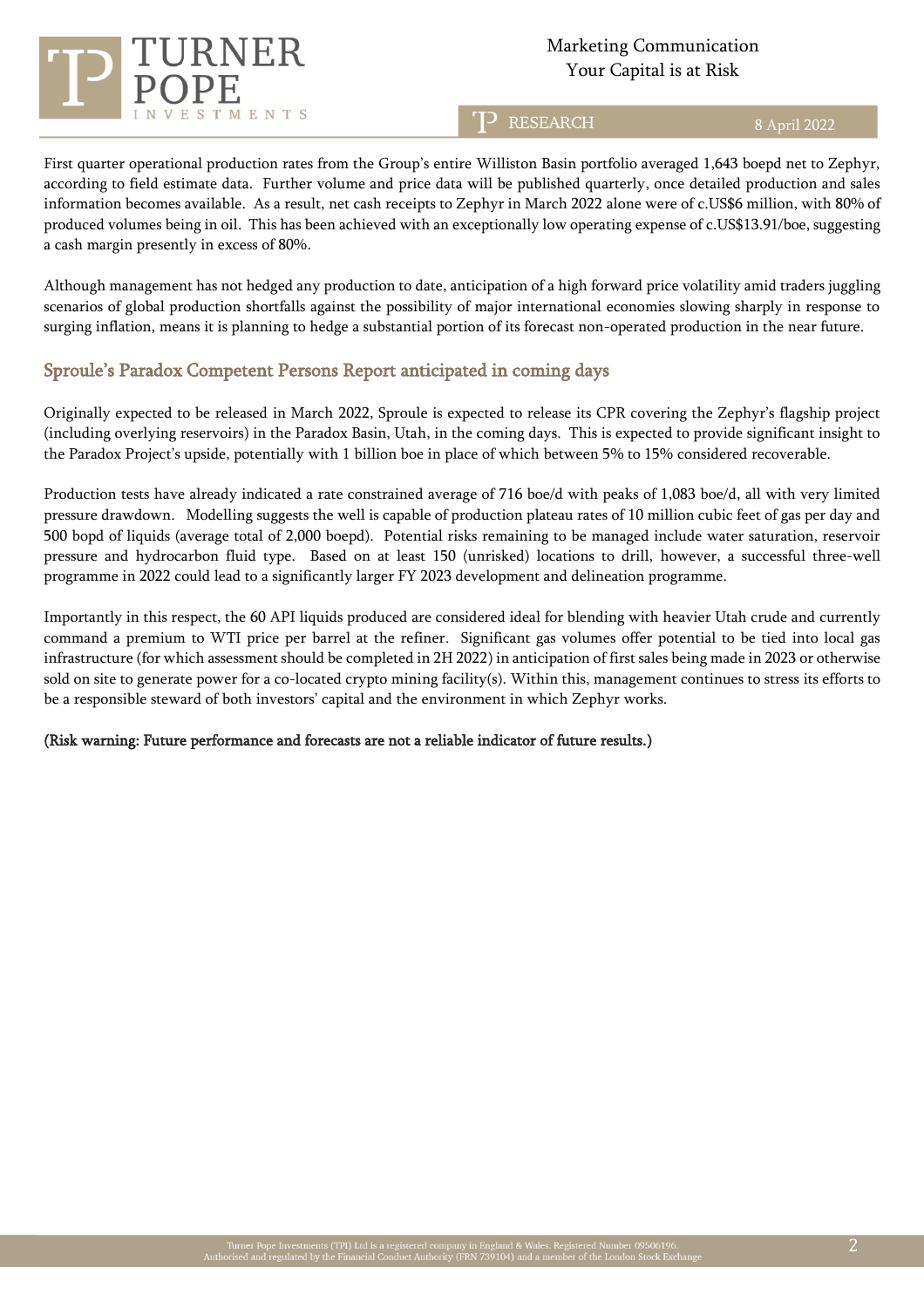

# Marketing Communication

TP RESEARCH

8 April 2022

# THIS DOCUMENT IS NOT FOR PUBLICATION, DISTRIBUTION OR TRANSMISSION INTO THE UNITED STATES OF AMERICA, JAPAN, CANADA OR AUSTRALIA.

ī

#### **Conflicts**

This is a non-independent marketing communication under the rules of the Financial Conduct Authority ("FCA"). The analyst who has prepared this report is aware that Turner Pope Investments (TPI) Limited ("TPI") has a relationship with the company covered in this report. Accordingly, the report has not been prepared in accordance with legal requirements designed to promote the independence of investment research and is not subject to any prohibition on dealing by TPI or its clients ahead of the dissemination of investment research.

TPI manages its conflicts in accordance with its conflict management policy. For example, TPI may provide services (including corporate finance advice) where the flow of information is restricted by a Chinese wall. Accordingly, information may be available to TPI that is not reflected in this document. TPI may have acted upon or used research recommendations before they have been published.

#### Risk Warnings

Retail clients (as defined by the rules of the FCA) must not rely on this document.

Any opinions expressed in this document are those of TPI's research analyst. Any forecast or valuation given in this document is the theoretical result of a study of a range of possible outcomes and is not a forecast of a likely outcome or share price.

The value of securities, particularly those of smaller companies, can fall as well as rise and may be subject to large and sudden swings. In addition, the level of marketability of smaller company securities may result in significant trading spreads and sometimes may lead to difficulties in opening and/or closing positions. Past performance is not necessarily a guide to future performance and forecasts are not a reliable indicator of future results.

AIM is a market designed primarily for emerging or smaller companies and the rules of this market are less demanding than those of the Official List of the UK Listing Authority; consequently, AIM investments may not be suitable for some investors. Liquidity may be lower and hence some investments may be harder to realise.

#### Specific disclaimers

TPI acts as sole broker to Zephyr Energy plc ('Zephyr Energy') which is listed on the AIM Market of the London Stock Exchange ('AIM'). TPI's private and institutional clients may hold, subscribe for or buy or sell Zephyr Energy's securities.

Opinions and estimates in this document are entirely those of TPI as part of its internal research activity. TPI has no authority whatsoever to make any representation or warranty on behalf of Zephyr Energy.